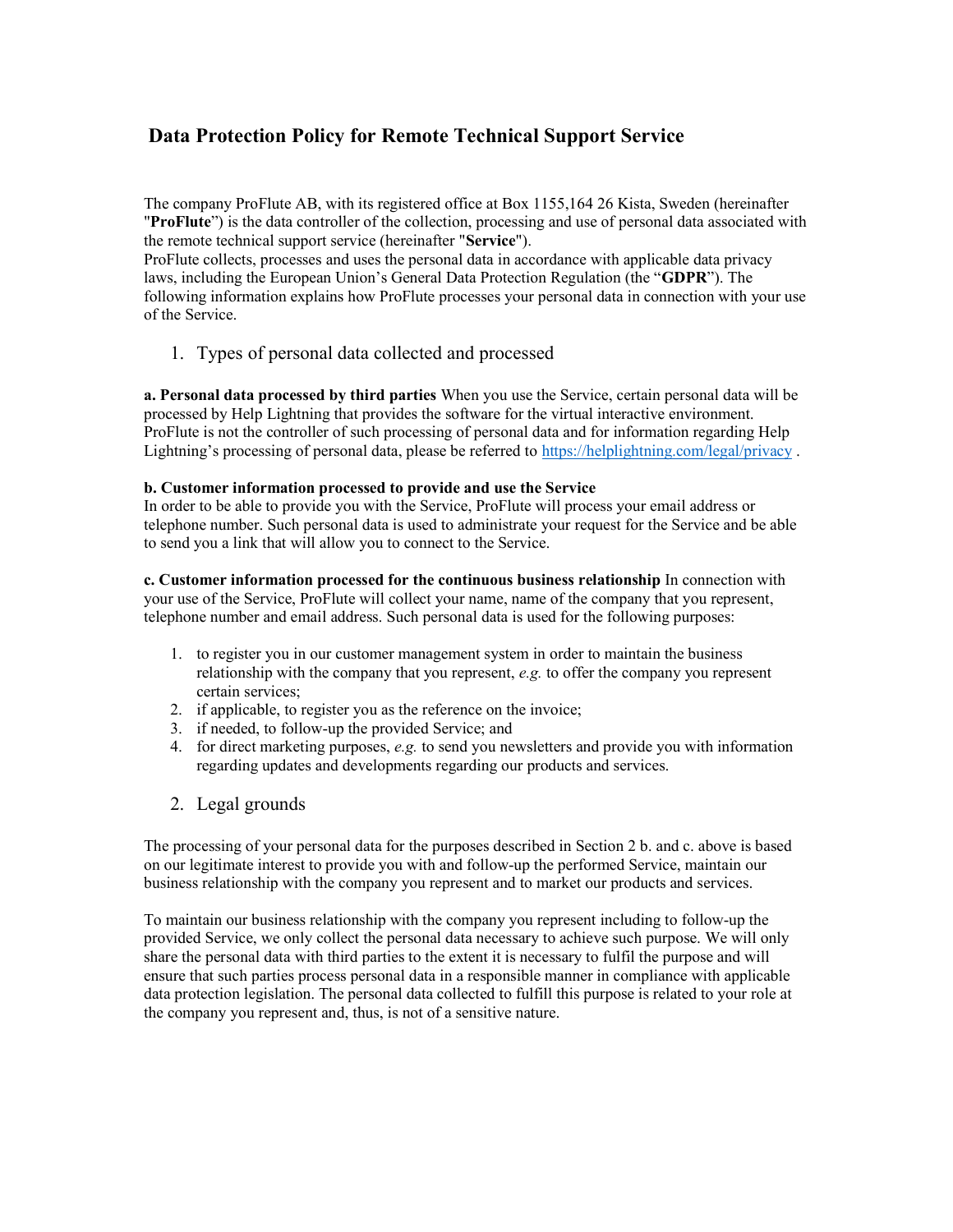In relation to the processing of your personal data for direct marketing purposes, ProFlute has a legitimate interest to market our products and services. Marketing is a crucial part of our business and we always strive to provide you with marketing information that is relevant for your role at the company you represent. Furthermore, the personal data processed for this purpose is of a non-sensitive character and we will not share your personal data with third parties unless necessary to fulfil the purpose, e.g. we may share personal data with our marketing services provider. In all marketing material sent to you via email there is always a possibility to unsubscribe from further marketing and if you choose to do so, we will stop sending you marketing material by email.

Based on the abovementioned factors, we have conducted a balancing interest test with the result that we consider to have a legitimate interest that is not outweighed by your interest in not having your personal data processed for the described purposes. You are always entitled to object to this assessment. You can read more about your rights below.

3. Access to the personal data

ProFlute has implemented appropriate technical and organisational measures to protect your personal data against loss, accidental and unlawful access and unauthorised disclosure. The number of persons with access to your personal data is limited. Only individuals associated with ProFlute that need to process your personal data in accordance with the purposes above have access to your personal data.

ProFlute may share your personal data with other companies within the ProFlute, in order to provide an improved customer experience.

ProFlute may also share your personal data with suppliers and partners that carry out services on our behalf or in other ways collaborate with us, such as Help Lightning for the purpose of using their software for the virtual interactive environment. Other activities include customer relationship management, IT- services (such as operations and maintenance) and distribution of marketing and information material.

Your personal data may be transferred to countries outside of EU/EEA, including the United States, and countries in Latin America and Asia Pacific which may have a lower level of protection than within the EU/EEA. When transferring Personal Data to countries outside the EU/EEA, we use standard contractual clauses approved by the European Commission or rely on Privacy Shield certifications to ensure a sufficient level of protection for your Personal Data. The standard contractual clauses can be found here, and you can read more about Privacy Shield here.

4. General storage periods

Your personal data will only be stored as long as necessary for the purpose for which it was collected or as long as permitted or required under local law. This means that we will only retain your personal data as long as we have a business relationship with the company you represent. We will conduct yearly assessments to evaluate if your personal data remains necessary for the purpose for which it was collected.

## 5. Your rights

You are entitled to know what personal data we are processing about you, and you can request a copy of such data. You are entitled to have incorrect personal data about you corrected, and in some cases you may request that we delete your personal data. If you have given your consent to the processing of your personal data for an explicit purpose you may always withdraw your consent. If you want to